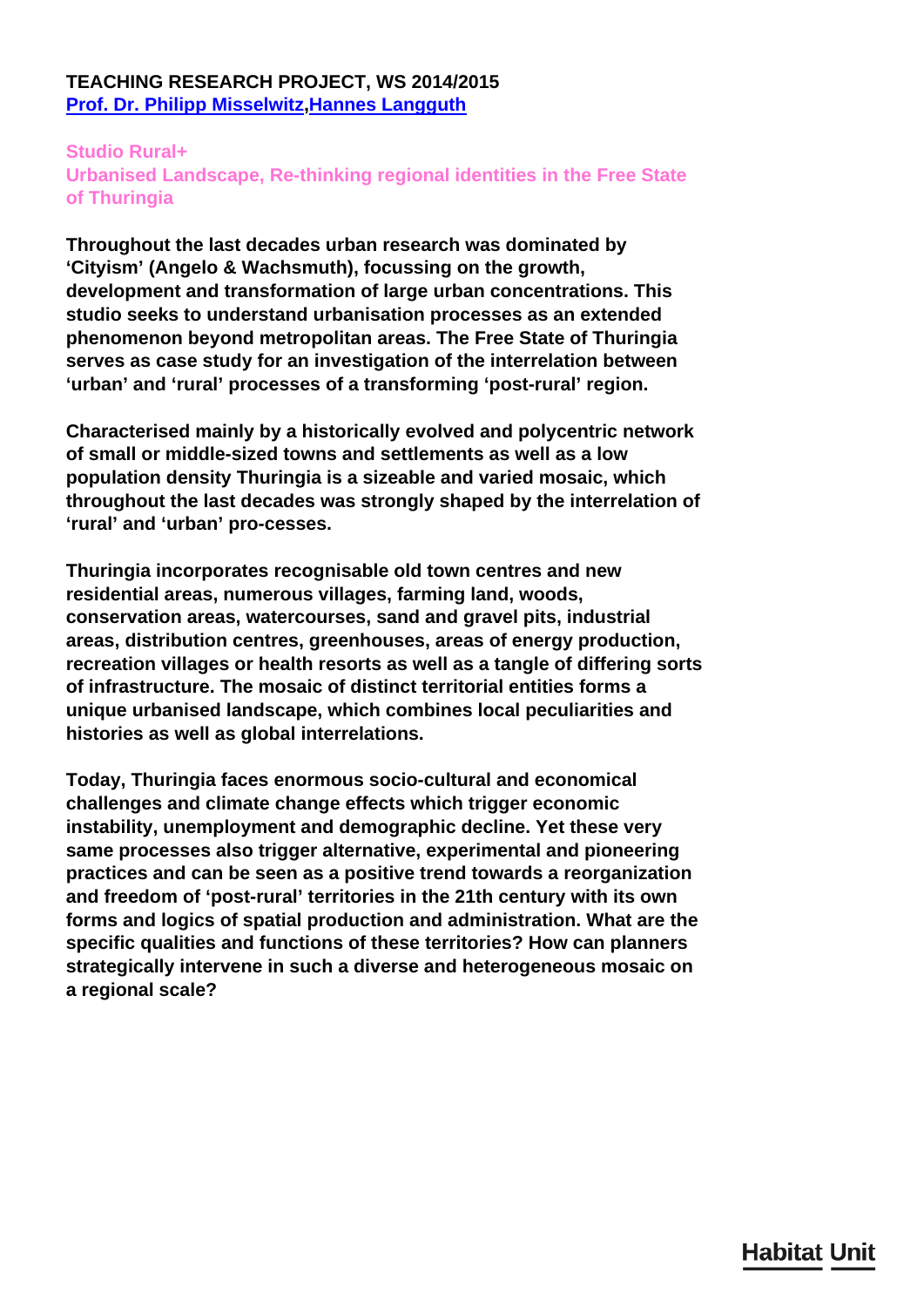## **Re-thinking regional identities in the Free State of Thuringia**



**APPLY NOW!** 

## Desakota I

# **Urbanised** Landscape



**Throughout the last decades** Thuringia is a sizeable and varied mosaic, which throughout the last urban research was dominated by 'Cityism' (Angelo & Wachs-<br>muth), focussing on the growth, decades was strongly shaped<br>by the interrelation of 'rural' and 'urban' processes. Thuringia indevelopment and transformation of large urban concentrations. corporates recognisable old town centres and new residential ar-This studio seeks to understand urbanisation processes eas, numerous villages, farming as an extended phenomenon land, woods, conservation areas, watercourses, sand and gravel beyond metropolitan areas. The<br>Free State of Thuringia serves pits, industrial areas, distribution centres, greenhouses, areas of<br>energy production, recreation as case study for an investigation of the interrelation between villages or health resorts as well 'urban' and 'rural' processes of a as a tangle of differing sorts of<br>infrastructure. The mosaic of transforming 'post-rural' region. Characterised mainly by a distinct territorial entities forms historically evolved and polycen a unique urbanised landscape, tric network of small or middlewhich combines local neculisized towns and settlements as

well as a low population density

**Today, Thuringia faces enormous** socio-cultural and economical<br>challenges and climate change effects which trigger economic<br>instability, unemployment and demographic decline. Yet these<br>very same processes also trigger alternative, experimental and<br>pioneering practices and can be<br>seen as a positive trend towards a reorganization and freedom of<br>'post-rural' territories in the 21th century with its own forms and<br>logics of spatial production and administration. What are the specific qualities and functions<br>of these territories? How can planners strategically intervene<br>in such a diverse and heterogene ous mosaic on a regional scale?

arities and histories as well as

global interrelations.

The studio will be conducted in close collaboration with the IBA **Thüringen (International Build**ing Exhibition). The results of our<br>studio will be part of the inaugural IBA exhibition (May 2015) and<br>publication (Atlas). The studio is part of the Habitat Unit research 'Project Desakota' which exam ines the impacts and futures of urbanisation processes in territories beyond metropolitan areas and in-between urban agglomerations

Teaching Research Project<br>12 (UD / SRP) or 15 (Arch) ECTS

MA UD: PJ 1-3 EP<br>MA Arch: E.05 PJ + Vertiefung<br>MA SRP: PJ 1-3

Teaching day<br>Friday, 11 am, A 202

First meeting<br>October 17, 2014 - 11 am, A 202

Open Studio & Application<br>October 8, 2014 - 5 pm, A 202

**Prof. Dr. Philipp Misselwitz** Dipl.-Ing. Hannes Langguth hannes.langguth@tu-berlin.de

**Habitat Unit** 

The studio will be conducted in close collaboration with the IBA Thüringen (International Building Exhibition). The results of our studio will be part of the inaugural IBA exhibition (May 2015) and publication (Atlas). The studio is part of the Habitat Unit research 'Studio Rural+' which examines the impacts and futures of urbanisation processes in territories beyond metropolitan areas and in-between urban agglomerations.

**Course Information** 

# **Habitat Unit**